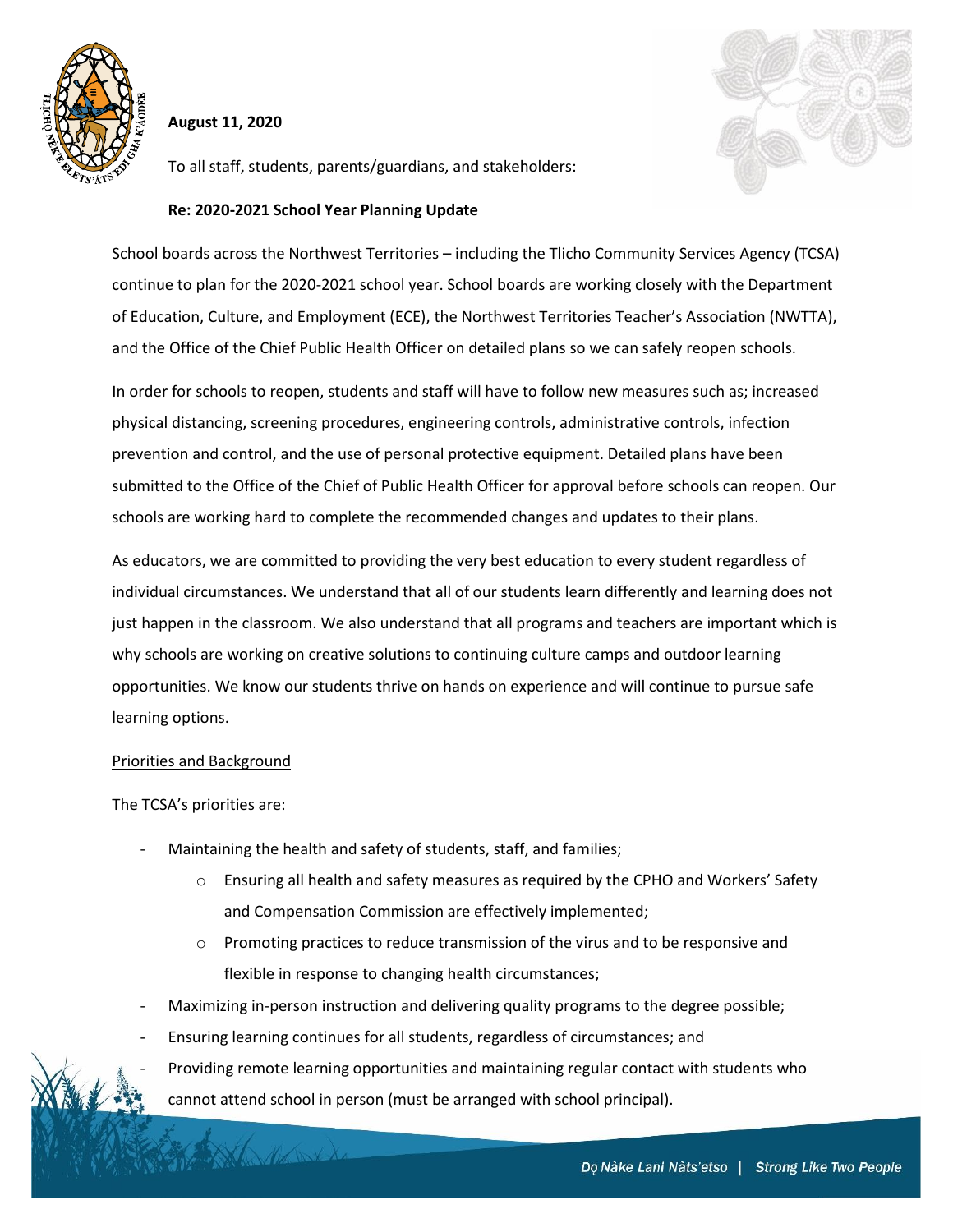The Chief Public Health Officer laid out different public health advice and restrictions depending on a person's age. Because young children are seen to be at the lowest risk for getting and spreading COVID-19, there are fewer physical distancing rules for elementary students than there are for junior and senior high school students. One new term is a 'classroom bubble'; this means that we keep students together in a homeroom to avoid mixing students and reduce possible disease transmission.

## What to Expect

What to expect schoolwide:

- All staff and students will be screened in following the GNWT Self-assessment. Parents are asked to monitor their children daily for symptoms and not send their children to school if they are sick. If a child becomes sick at school they will be quickly isolated, parents will be notified and they will be sent home.
- Masks are required for common spaces like hallways, entering and exiting the school, walking to washroom, on buses, etc. The school has masks for all students that are personalized and will be washed daily, however you may also provide a personal mask for your child.
- All students will learn healthy respiratory practices, how to take on/off mask, how to wash hands, and how to follow the physical distance requirements. Please encourage these same practices at home. Students will regularly wash their hands and use hand sanitizer while at school.
- Staff will be wearing non-medical masks or face shields when they cannot maintain 2m distance.
- Parents are asked to make appointments to come into the school. Most appointments will be done by phone as we are limiting visitors to the school.
- Entrance and exiting the school will be different there are directional arrows to allow students and staff to move safely in our schools, and entrances/exits for different aged students. Parents are asked to leave and pick up their child from the outdoor locations only.
- Bus service to EMES is cancelled until further notice. CJBS will have bus service however buses will be designated for age groups to keep students from mixing. Students must screen in before getting on bus, and a mask is required to get on the bus. CJBS will communicate the new bus schedule via Facebook and other community communications.
- Cultural programs remain a high priority and all schools have planned for a focus on land programing early the school year.
- There will be no assemblies or large gatherings.
- Students will receive a kit to keep all their materials at their desk to limit the movement around the classroom. Lockers and clothing hooks will be limited access to avoid mixing groups of students.
- We have increased custodial services in all our schools and older students will be asked to help disinfect equipment/spaces they work in (ex: wiping off shared laptop before and after use).

What to expect in JK-9 classrooms:

A AMARA

- Students will be back full time and spend the day with their classroom bubble